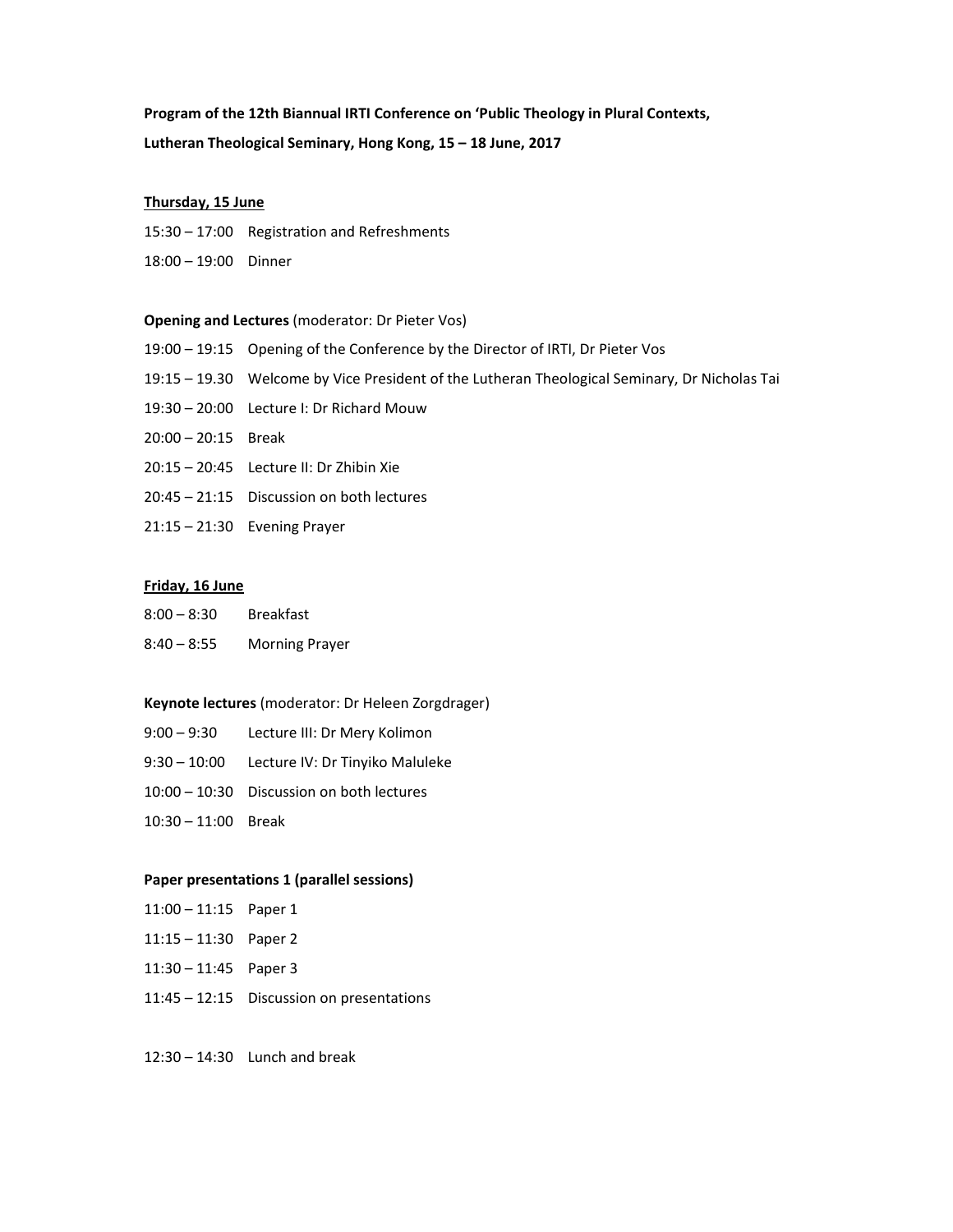#### **Paper presentations 2 (parallel sessions)**

| $14:30 - 14:45$ Paper 4 |                                                                                                 |
|-------------------------|-------------------------------------------------------------------------------------------------|
| $14:45 - 15:00$ Paper 5 |                                                                                                 |
| $15:00 - 15:15$ Paper 6 |                                                                                                 |
|                         | $15:15 - 15:45$ Discussion on presentations                                                     |
|                         |                                                                                                 |
| $15:45 - 16:15$ Break   |                                                                                                 |
|                         | 16:15 – 16:30 Presentation of Journal of Reformed Theology and Studies in Reformed Theology by  |
|                         | Dr Eddy Van der Borght                                                                          |
|                         | 16:30 – 17:00 Presentation of Lutheran Theological Seminary, Tao Fong Shan Christian Centre and |
|                         | Institute of Sino-Christian Studies                                                             |

- 17.00 17:45 Guided walking tour at the campus
- 18:00 19:30 Dinner

#### **Paper presentations 3 (parallel sessions)**

- 19:30 19:45 Paper 7
- 19:45 20:00 Paper 8
- 20:00 20:15 Paper 9
- 20:15 20:45 Discussion on presentations
- 21:00– 21:15 Evening Prayer
- 21:15 22:30 Refreshments

#### **Saturday, 17 June**

- 8:00 8:30 Breakfast
- 8:40 8:55 Morning Prayer

## **Keynote lectures** (moderator: Dr Kees van der Kooi)

- 9:00 9:30 Lecture V: Dr Carver Yu
- 9:30 9:45 Discussion on the lecture
- 9:45 10:15 Break

## **Paper presentations 4 (parallel sessions)**

| $10:15 - 10:30$ Paper 10 |  |
|--------------------------|--|
| $10:30 - 10:45$ Paper 11 |  |